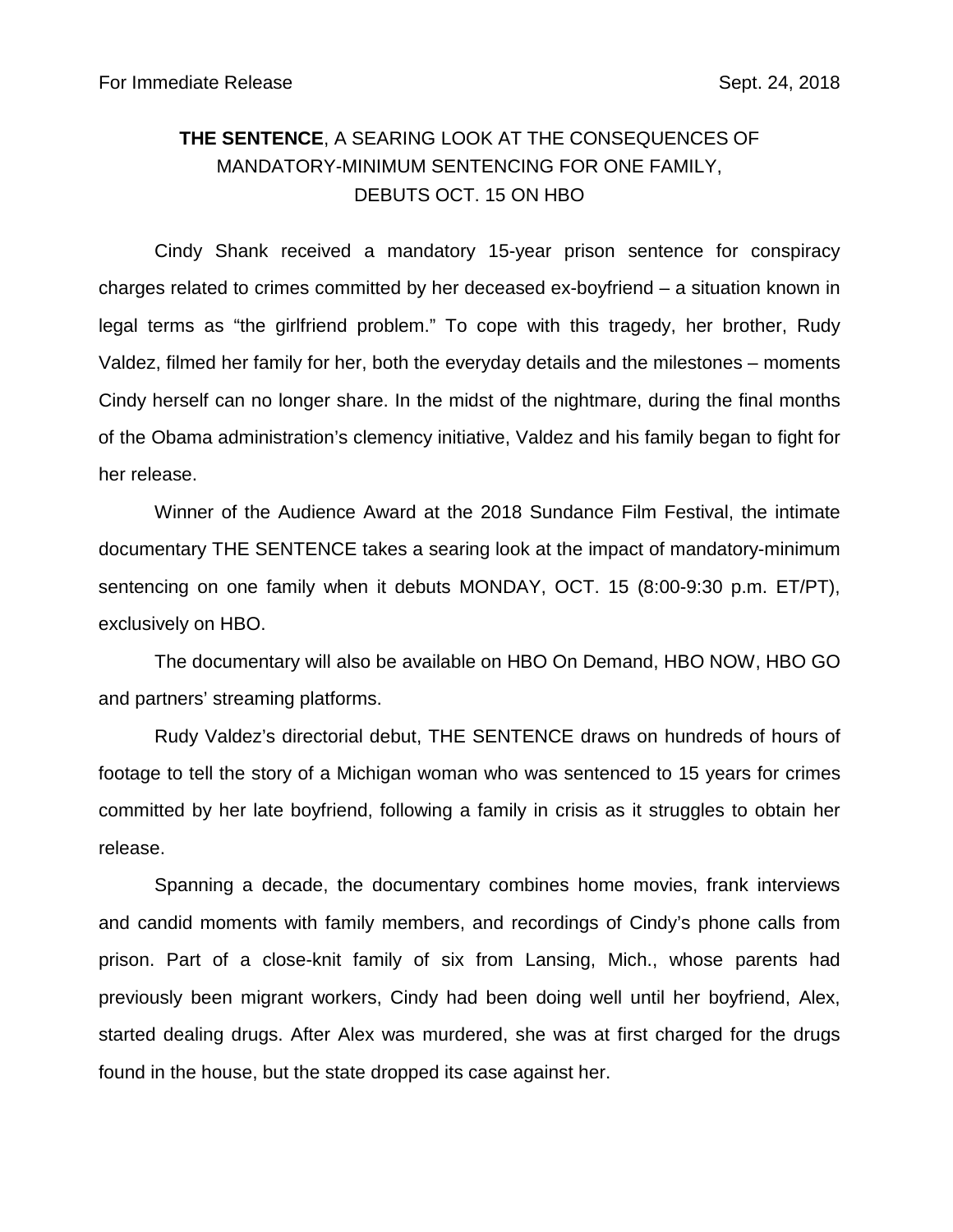Cindy moved on, married in 2003, and had three daughters: Autumn, Ava and Annalis. But six years after the initial case against her, and six weeks after giving birth to her third daughter, she was arrested for conspiracy, with the state arguing she could be charged with any crimes Alex committed while they lived together. Cindy was found guilty at trial, receiving a mandatory minimum sentence of 15 years.

2008: Cindy calls her husband, Adam, and their girls from prison, wishing Autumn good luck before a dance recital and crying because she can't be there with her family. Moments like this, captured on camera, depict the harrowing experience of her daughters growing up without their mother.

Rudy Valdez speaks with litigator Marjorie Pearce, who notes that while mandatory minimums were once unconstitutional, the practice has grown in recent years, with thousands of people like Cindy, who once led productive lives, being incarcerated for nonviolent drug offenses.

While the family accepts that Cindy may be culpable, they believe the punishment far exceeds the crime. "Just because Cindy was a good person and she really turned her life around, and she was going in the right direction, does not mean that she wasn't guilty. And we're willing to accept that," says Rudy Valdez. "What we cannot wrap our heads around as a family, as her brother, as her children, is the sentence that she received. There has to be a better way to deal with this that is beneficial to everyone, that is fair, that is just." Observes Cindy, "Missing my daughters grow up: That's what I was sentenced to."

2011: Cindy is moved to a prison in Florida, which means much of the family will only be able to travel from Michigan once a year to see her. Cindy's mom has visited often, but her dad, older brother and sister have visited less, because it's too difficult for them to see her in prison.

Meanwhile, Rudy continues his advocacy for Cindy, speaking to policy consultant Duchy Trachtenberg, who says "the girlfriend problem," as Cindy's situation is known,